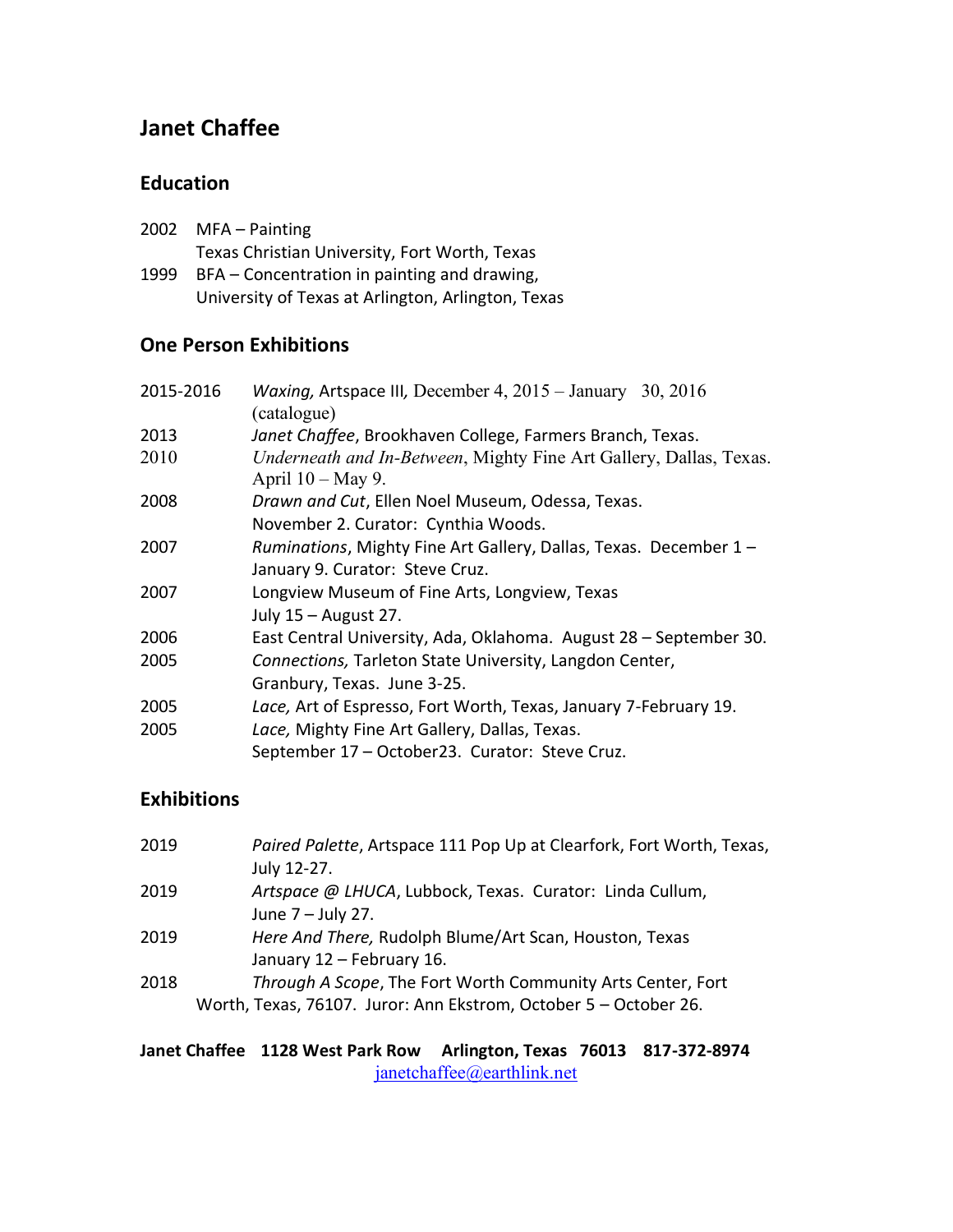| 2018          | Recompose Janet Chaffee and Andrew Ortiz, Gallery 414,                |
|---------------|-----------------------------------------------------------------------|
|               | Fort Worth, Texas 76107. September 8 - October 7.                     |
| 2017          | Sussie, a group exhibition of small works, Artspace III,              |
|               | Fort Worth, Texas. December 7, 2017 - January 27, 2018.               |
| 2017          | Vignette, The Former Women's Museum at Fair Park, Dallas, Texas.      |
|               | Curator: Chelsea Pierce, April 5-9.                                   |
| 2016 - 2017   | Art for All: Collaborative Endeavors, Wichita Falls Museum of Art,    |
|               | Wichita Falls, Texas. Curator: Danny Bills                            |
|               | July 8, 2016 – October 8.                                             |
| 2015          | Faculty Biennial XV and Invited Alumni Exhibition, Gallery at         |
|               | UTA, University of Texas at Arlington, Arlington, Texas.              |
|               | October 19 - November 21.                                             |
| 2015          | Come Together, Fort Works Art, Fort Worth, Texas.                     |
|               | March 28 - April 3.                                                   |
| 2014-2015     | Flow Into The Mystic: Marriage and The Contemporary Artist,           |
|               | Tyler Museum of Art, Tyler, Texas. Curator: Derek Frazier,            |
|               | November 1 - February 8.                                              |
| 2014          | Post Structuralism / I Zimbra, Cedar Valley College Gallery,          |
|               | Cedar Valley College, Lancaster, Texas.                               |
|               | September 24 - October 26                                             |
| 2014          | Threaded Canvas, Fort Works Art, Shipping and Receiving,              |
|               | Fort Worth, Texas, September $6^{th} - 19^{th}$ .                     |
| 2014          | Art in The Metroplex, Fort Worth Community Art Center,                |
|               | Fort Worth, Texas. Selected by Sara-Jayne Parsons. October 3-29.      |
| 2014          | Preservation is the Art of the City, Fort Worth Community Art Center, |
|               | Fort Worth, Texas. Sponsored by Historic Fort Worth, Inc.             |
|               | September 6 - 27.                                                     |
| 2014          | Paper, Artspace III, Fort Worth, Texas. February 7-March 22.          |
| $2012 - 2013$ | Espoused, Art Museum of Southeast Texas, Beaumont, Texas.             |
|               | Curators: Caitlin Williams (Catalog)                                  |
| 2012          | Preservation is the Art of the City, Fort Worth Community Art Center, |
|               | Fort Worth, Texas. Sponsored by Historic Fort Worth Inc.              |
| 2012          | Town And Country, Brand X, Fort Worth, Texas.                         |
|               | Curator: Christine Bisetto                                            |
| 2011          | String Theory, Tarrant County College, SE, Arlington, Texas.          |
|               | Curator: Christopher Blay.                                            |
| 2011          | It Isn't What We Thought It Was, Tarrant County College, NW,          |
|               | Fort Worth, Texas.                                                    |
| 2011          | Preservation is the Art of the City, Fort Worth Community Art Center, |
|               | Fort Worth, Texas. Sponsored by Historic Fort Worth Inc.              |
|               |                                                                       |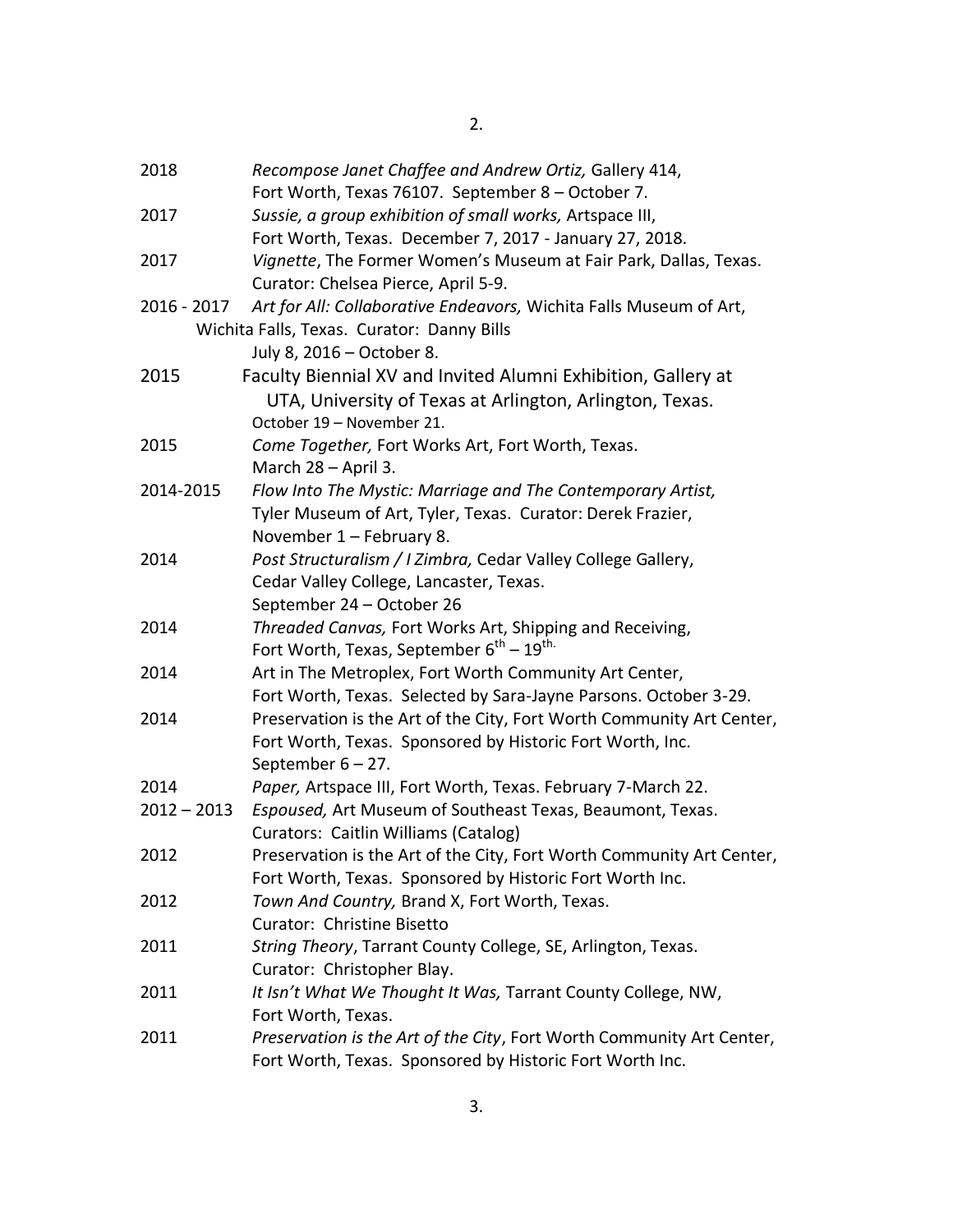| 2011          | Layers of Meaning, UTSA Satellite Space, University of Texas at            |
|---------------|----------------------------------------------------------------------------|
|               | San Antonio, San Antonio, Texas.                                           |
| 2010          | It Is What It Is (Unless It Isn't), Fort Worth Community Arts Center,      |
|               | Fort Worth, Texas. Janet Chaffee and Benito Huerta.                        |
| 2010          | Intense Concentration, (Catalog), UTSA Art Gallery, San Antonio, Texas.    |
|               | Curator: Scott A. Sherer, PH.D.                                            |
| $2009 - 2010$ | Experiencing Perspectives, (Catalog), Daimler Financial Services,          |
|               | Fort Worth, Texas. Curator: Leila M. Matta.                                |
| 2009          | Houston - Dallas Smack Down, Texas Arts Collaborative, Houston, Texas      |
| 2009          | Drawing In, The CADD Art Lab, Dallas, Texas.                               |
|               | Curator: Anne Lawrence.                                                    |
| 2008          | The 14 <sup>th</sup> Annual August Members Exhibition Gastonomia/Erotica y |
|               | Estimilante, The Mac, Dallas, Texas.                                       |
| 2008          | Academia: Pushing the Boundaries, The Mac, Dallas, Texas.                  |
|               | Curator: Benito Huerta.                                                    |
| 2008          | Methodical Markings, Art Space 111, Fort Worth, Texas.                     |
|               | Curator: Margery Grella.                                                   |
| 2008          | Biennial Faculty Exhibition, The Gallery at UTA, Arlington, Texas.         |
|               | Curator: Benito Huerta.                                                    |
| 2007          | Preservation is the Art of the City, Fort Worth, Texas.                    |
| 2007          | City Limits, Arlington Museum of Art. June. Curator: Benito Huerta.        |
| 2006          | Professors/Printmakers, Art Corridor, TCC Southeast, Arlington, Texas.     |
|               | Curator: Devon Nowlin.                                                     |
| 2006          | Invitational #44 Exhibit, Longview Museum of Fine Arts, Longview, Texas.   |
|               | Juror: Anne Allen.                                                         |
| 2005          | The Dishman Competition 2005, Dishman Art Museum, Lamar University         |
|               | Beaumont, Texas. Juror: Andrea Karnes.                                     |
| 2003          | Erasing Borders, Arlington Museum of Art, Arlington, Texas                 |
|               | Curator: Ronald Watson.                                                    |
| 2003          | Artists and their Mentors, Gallery 414, Fort Worth, Texas                  |
|               | Curator: Chrystal Hall.                                                    |
| 2003          | Insight: TCU Art Faculty Annual Exhibition, University Art Gallery,        |
|               | Texas Christian University, Fort Worth, Texas.                             |
| 2003          | Sunny Side Up, Annual Art Auction and Gala, Arlington Museum of Art,       |
|               | Arlington, Texas.                                                          |
| 2003          | Faculty Biennial Exhibition, University of Texas at Arlington, Arlington,  |
|               | Texas. Curator: Benito Huerta.                                             |
| 2003          | Natural Woman, Arlington Museum of Art, Arlington, Texas,                  |
|               | Curator: Mariah Swaim.                                                     |
| 2002          | Graduate Green - Texas, NRH Gallery, nerwin&martin, inc.,                  |
|               | North Richland Hills, Texas. Curator: Glen Nerwin.                         |
|               |                                                                            |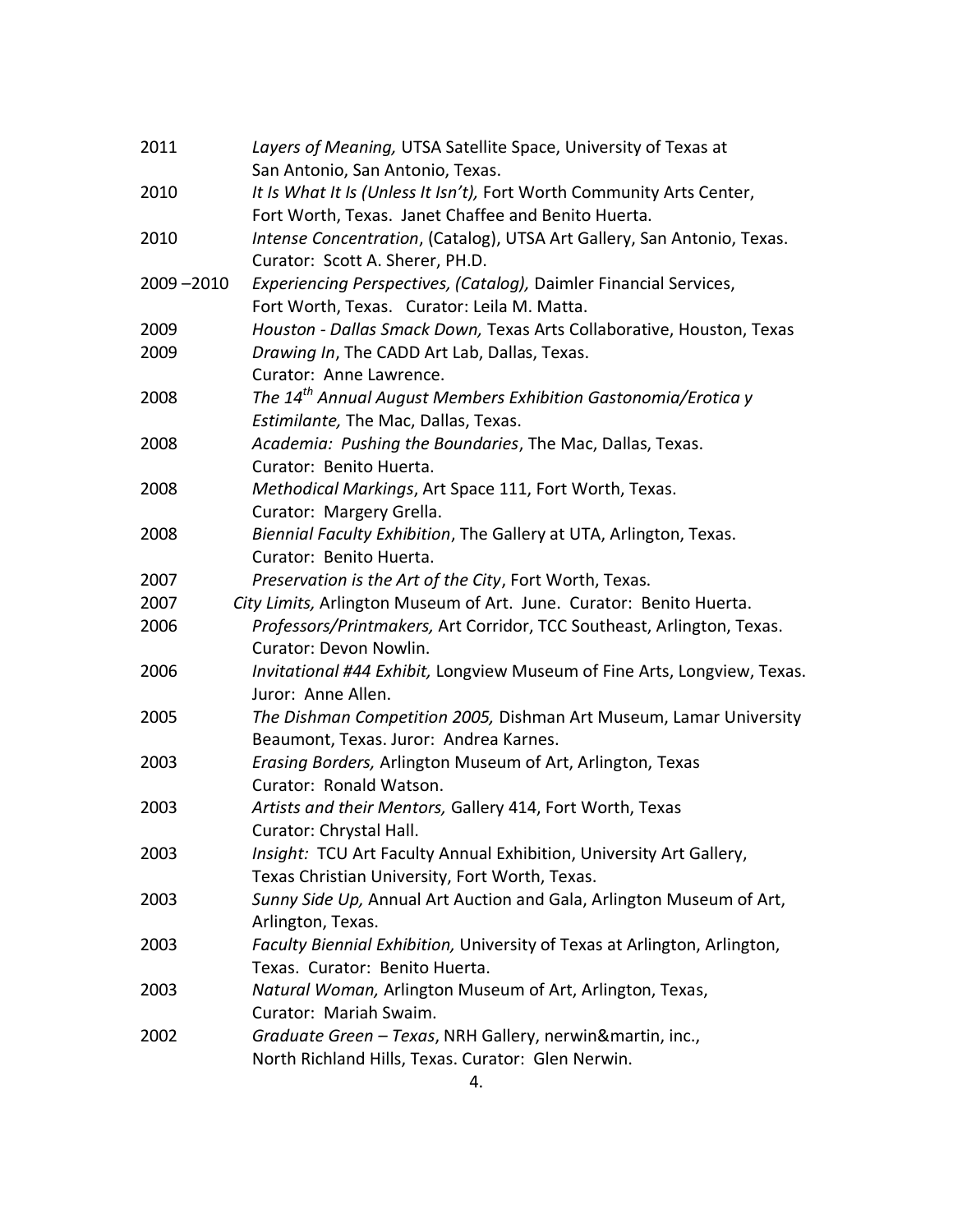| 2002 | Interstice, Carillian Gallery, TCC South, Fort Worth, Texas.                                                                                   |
|------|------------------------------------------------------------------------------------------------------------------------------------------------|
|      | Curator: Elaine Taylor.                                                                                                                        |
| 2002 | Faculty Exhibition, Tarrant County College Northwest, Fort Worth, Texas.                                                                       |
|      | Curator: Fred Spalding.                                                                                                                        |
| 2002 | Inside and Out, Gallery 414, Fort Worth, Texas.                                                                                                |
| 2002 | 42 <sup>nd</sup> Annual Longview Museum Invitational Exhibit, Longview Museum of<br>Fine Art, Longview Texas, Juror: Joan Davidow. (catalogue) |
| 2002 | Tar and Feathers, J.M. Moudy Gallery, Texas Christian University,<br>Fort Worth, Texas.                                                        |
| 2002 | Juried Alumni Exhibition, The Gallery at UTA, The University of Texas at<br>Arlington, Arlington, Texas. Curator: Benito Huerta.               |
| 2002 | Cross Talks, Texas Christian University, Fort Worth, Texas.                                                                                    |
|      | Juror: Ed Blackburn.                                                                                                                           |
| 2001 | Creative Itch, Gallery 414, Fort Worth, Texas. Curator: John Hartley.                                                                          |
| 2001 | 20 <sup>th</sup> Annual Open Show, 500X Gallery, Dallas.                                                                                       |
| 2001 | Cross Talks, J.M. Moudy Gallery, Texas Christian University, Fort Worth,<br>Texas. Juror: William Campbell.                                    |
| 2001 | 7 <sup>th</sup> Annual El Corazon, Bath House Cultural Center, Dallas, Texas.                                                                  |
|      | Curator: Jose Vargas.                                                                                                                          |
| 2001 | The Ninth La Virgin De Guadalupe, Ice House Cultural Center, Dallas,                                                                           |
|      | Texas. Curator: Jose Vargas.                                                                                                                   |
| 2000 | Expo 2000, 500X Gallery, Dallas, Texas. Juror: Benito Huerta.                                                                                  |
| 1999 | UTA Arts Festival 1999 Art Competition, University of Texas at Arlington,                                                                      |
|      | Arlington, Texas.                                                                                                                              |
| 1999 | A Heart's Liberation, Gallery 171, University of Texas at Arlington,                                                                           |
|      | Arlington, Texas.                                                                                                                              |
| 1998 | It's All The Rage, Gallery 171, University of Texas at Arlington,                                                                              |
|      | Arlington, Texas.                                                                                                                              |
| 1998 | The Anonymous Chic's Show, Gallery 171, University of Texas at Arlington,                                                                      |
|      | Arlington, Texas.                                                                                                                              |
| 1998 | Transcending Innocence, South Side on Lamar, Dallas, Texas.                                                                                    |
| 1997 | UTA Arts Festival 1997 Art Competition. University of Texas at                                                                                 |
|      | Arlington, Arlington, Texas.                                                                                                                   |

# **Gallery Affiliations**

Artspace III, 111 Hampton Street Fort Worth, Texas www.artspace111.com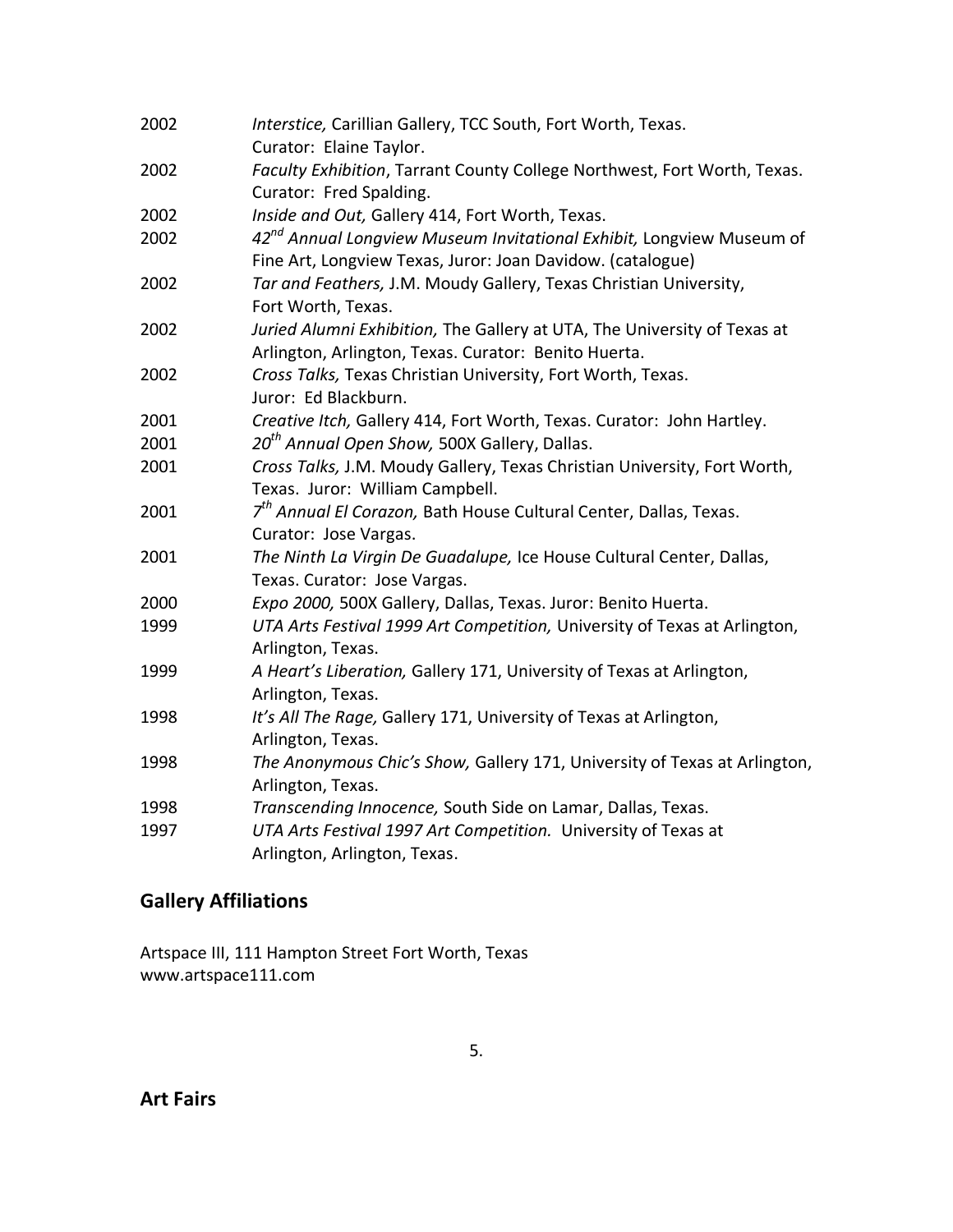2014 Dallas Art Fair, Artspace III, Dallas, Texas

### **Lectures and Residencies**

| 2015 | Lecture, Texas Women's University, Denton, Texas.                                           |
|------|---------------------------------------------------------------------------------------------|
| 2012 | Lecture, Art Museum of Southeast Texas, Beaumont, Texas.                                    |
| 2012 | Residency, Santa Fe Clay, Santa Fe, New Mexico                                              |
| 2012 | Teaching, Kimbell Art Museum, (Painting w/High School & College                             |
|      | Students), Fort Worth, Tx. (March 15 <sup>th</sup> 1-3pm, March 16 <sup>th</sup> noon-2pm). |
| 2011 | Lecture, Tarrant County Community College NW, Fort Worth, Texas.                            |
| 2011 | Lecture, Tarrant County Community College, Fort Worth, Texas.                               |
| 2010 | Lecture, The Community Arts Center, Fort Worth, Texas.                                      |
| 2010 | Residency, Atlier Hilmsen, Germany.                                                         |
| 2010 | Radio Interview, Dr. Carol Stalcup, Stargazing Stories: Sparking Your                       |
|      | Creativity, Art as Conversation, April 14, 2010, www.voiceamerica.com.                      |
| 2010 | Interview, Tina Agular, KERA, April,                                                        |
|      | http://www.kera.org/artandseek/content/2010/04/15/qa-artist-janet-                          |
|      | chaffee/                                                                                    |
| 2009 | Lecture, Drawing In, The CADD Art Lab, Dallas, Texas.                                       |
| 2008 | Lecture, The Ellen Noel Museum, Odessa, Texas.                                              |

### **Public Collections**

University of Texas at San Antonio, San Antonio, Texas. (2011).

#### **Citations**

| 2014 | Fort Worth Weekly, Announcement with Image, February 5-11.         |
|------|--------------------------------------------------------------------|
| 2012 | Review Fort Worth Town and Country,                                |
|      | Leslie Murrell, http://pastelegram.org/, Fort Worth, Tx.           |
| 2012 | Art Review: Lost in Suburbia: "Town and Country" at Brand 10 Art   |
|      | Space, Ryder Richards,                                             |
|      | http://frontrow.dmagazine.com/2012/02/art-review-lost-in-          |
|      | suburbia-town-and-country-at-brand-10-art-space/, Dallas, Tx.      |
| 2011 | Scratches, Old Lace Give Artists Unique Inspiration, Karen Gavais, |
|      | pg. 11, The Collegian, (October 26, 2011)                          |
| 2010 | Resonance and Old Lace, Steve Carter, pg. 38, Modern Luxury,       |
|      | (April 2010).                                                      |
| 2007 | Staff Reports, "Mixed-media Art Exhibit," Longview News-Journal,   |
|      | Sunday, (August 19, 2007)                                          |
|      | 6.                                                                 |

2006 Shields, Kathryn "Janet Chaffee Connections at the A.P. Gordon House," Voices of Art Magazine", V14.2 2006.